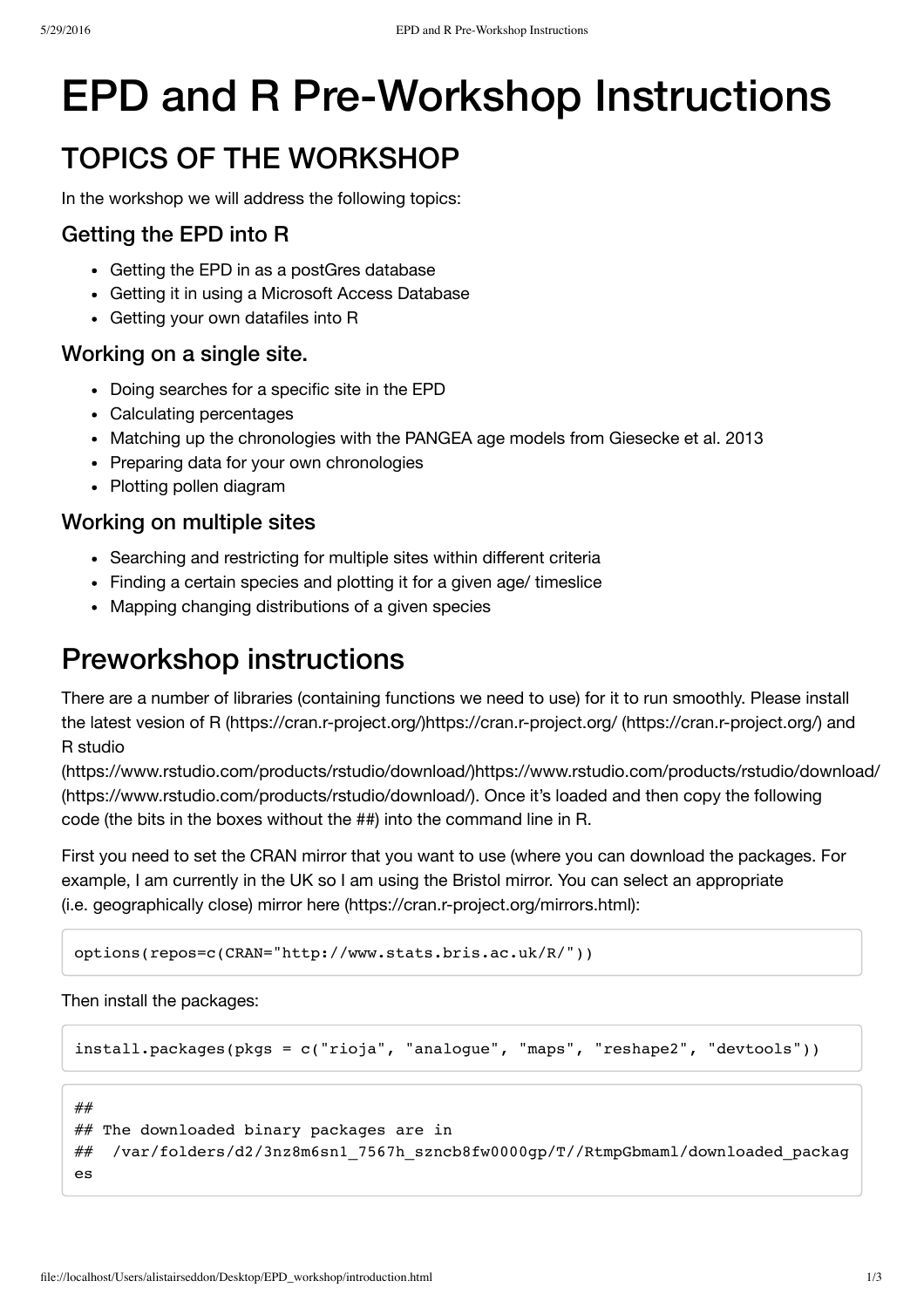Then check that the libraries are installed properly. When you run the following commands, may get a warning message informing you that the package was written using a different version of R, but for our purposes this is usually OK and not too much to worry about. You shouldn't get a message that says something like "Error in library(rioja) : there is no package called 'rioja'".

```
library(rioja)
library(analogue)
library(reshape2)
library(maps)
```
Diego Nieto Lugilde and colleagues have started to develop a package called EPDr, and we will use some of these functions at the workshop. This package is still in development, so we have to download it from the working code repository site called github. To to this, run the following lines of code:

```
library(devtools)
install_github("dinilu/EPDr", force= TRUE)
```
And check that it is installed.

**library**(EPDr)

# UPDATE! 29/5/2016

I've been doing a bit more coding this weekend. Please could you also install two more packages for the workshop: the sqldf() and pangaear() packages. Note that when I recently changed my version of OSX on my Mac, and so when I opened the  $sqldf()$  library for the first time it also prompted me to install X11 via XQuartz (https://www.xquartz.org/ (https://www.xquartz.org/)), as this was not installed as default.

```
library(devtools)
install_github("ropensci/pangaear")
library(pangaear)
```

```
install.packages("sqldf")
```

```
##
## The downloaded binary packages are in
## /var/folders/d2/3nz8m6sn1_7567h_szncb8fw0000gp/T//RtmpGbmaml/downloaded_packag
es
```
#### **library**(sqldf)

You can also interact with the EPD using Access databases- but my understanding is that this only works in Windows (not Mac, not sure about Linux) and only works for the 32 bit version of R. Actually, when you download R in Windows you install both the 64 bit (called Rx64 3.2.4) and the 32 bit versions (Ri386 3.2.4). So if you have this then you can also try opening up the 32 bit version and running:

install.packages("RODBC")